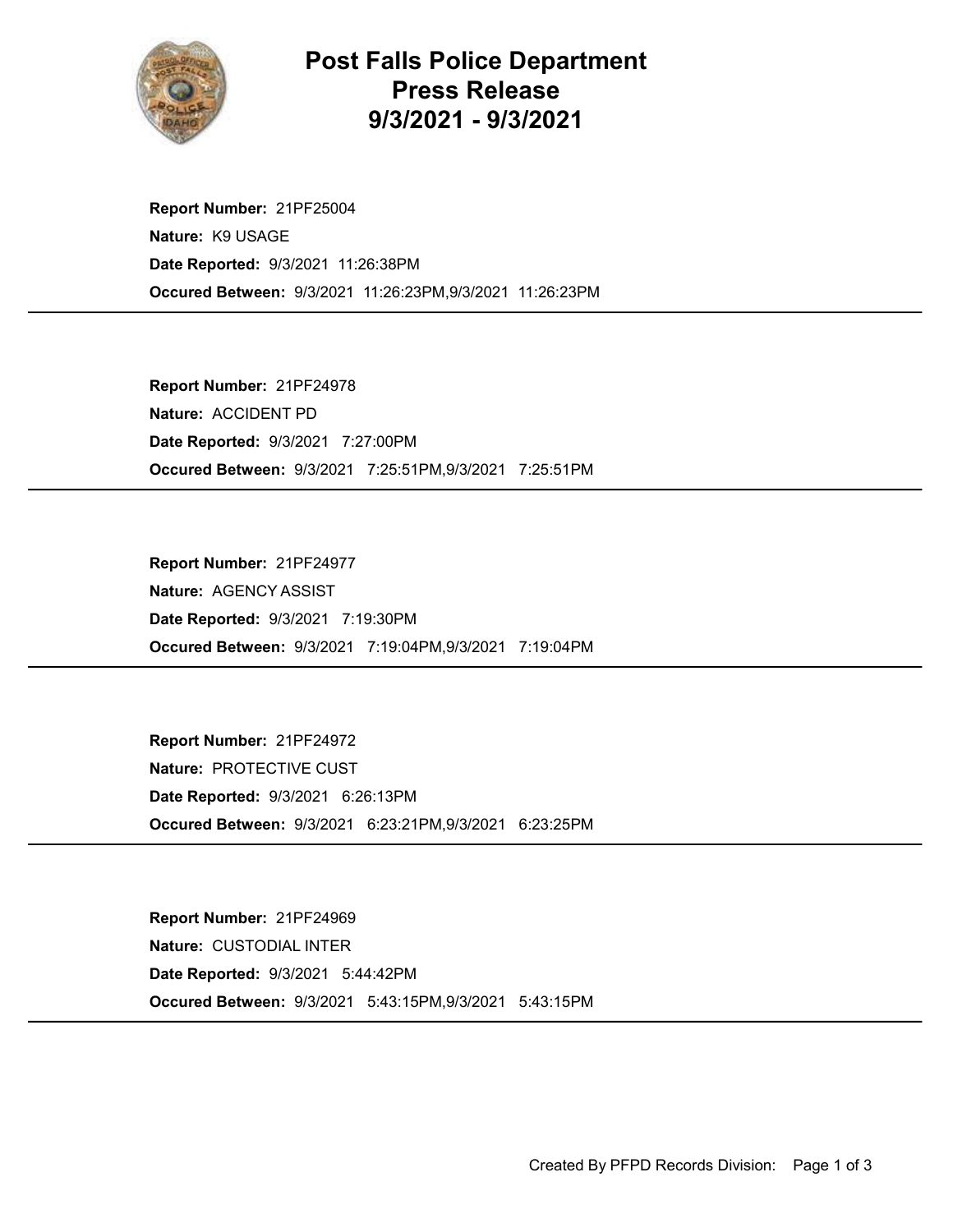Occured Between: 9/3/2021 5:12:27PM,9/3/2021 5:12:27PM Report Number: 21PF24966 Nature: DOMESTIC DISPUT Date Reported: 9/3/2021 5:13:18PM

Occured Between: 9/3/2021 4:27:32PM,9/3/2021 4:27:37PM Report Number: 21PF24961 Nature: ACCIDENT H&R Date Reported: 9/3/2021 4:29:02PM

Occured Between: 9/3/2021 4:18:06PM,9/3/2021 4:18:06PM Report Number: 21PF24959 Nature: ANIMAL CONTAIN Date Reported: 9/3/2021 4:19:55PM

Occured Between: 9/3/2021 4:02:47PM,9/3/2021 4:02:47PM Report Number: 21PF24955 Nature: WELFARE CHECK Date Reported: 9/3/2021 4:06:26PM

Occured Between: 9/3/2021 12:41:19PM,9/3/2021 12:41:19PM Report Number: 21PF24931 Nature: CUSTODIAL INTER Date Reported: 9/3/2021 12:42:39PM

Occured Between: 9/3/2021 12:19:28PM,9/3/2021 12:19:28PM Report Number: 21PF24930 Nature: NOISE COMPLAINT Date Reported: 9/3/2021 12:19:39PM